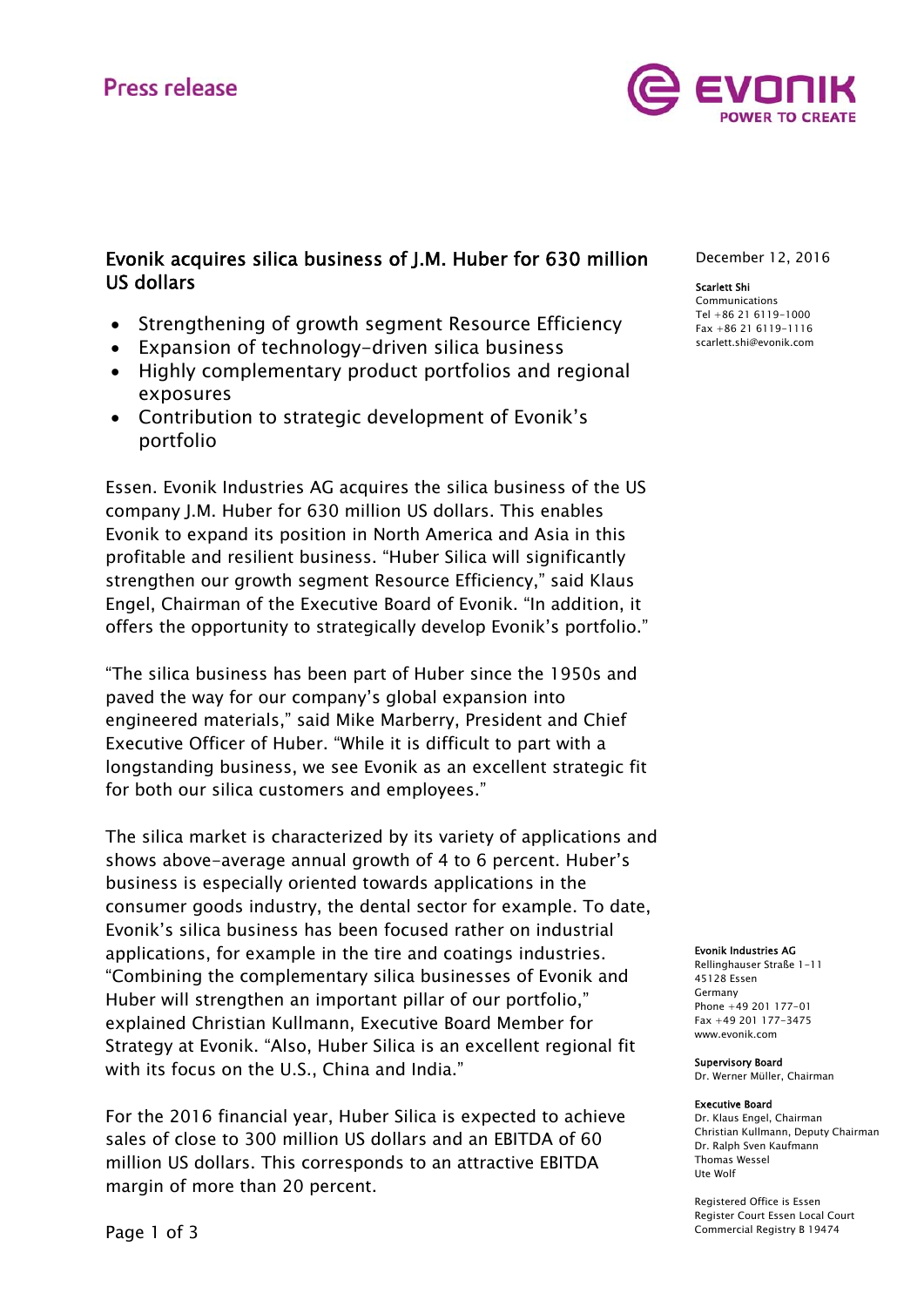

Through the ideal complementarity of the two business areas, Evonik expects to generate synergies of 20 million US dollars, largely in the areas of production, logistics and procurement as well as through harmonization of the product portfolio. Evonik expects to have all synergy measures implemented by 2021.

The depreciations customarily associated with asset deals will lead to lower future cash tax payments with a net present value of around 80 million US dollars. On this basis, the purchase price (enterprise value) including synergies and tax effects is about seven times the annual EBITDA, or 10.5 times before tax effects and synergies.

The transaction is scheduled to be completed in the second half of 2017, subject to approval by the responsible authorities. The acquisition is likely to have a positive impact on Evonik's adjusted earnings per share as early as the first full financial year. Financing has been secured through Evonik's own funds and committed credit facilities.

Silica are small particles based on silicon dioxide. Depending on the surface structure, they have a significant influence on the final product characteristics. Production is strongly technology-driven and thus ensures intensive and lasting customer relationships. The manufacturing process is independent from oil-based raw materials and therefore well-suited to Evonik's sustainable business strategy

J.M. Huber Corporation is one of the largest, family-owned businesses in the United States. It was founded in 1883 by Joseph Maria Huber, an immigrant from Germany. Today, the company has a broad product portfolio ranging from specialty chemicals to the forestry sector. Huber employs about 4000 people in 20 countries, including about 700 employees in the silica business at six locations.

Evonik has a leading position as a supplier of silica for tire manufacturers and the paint and coatings industry. Evonik's silica products are also being applied as flow additives and carriers for